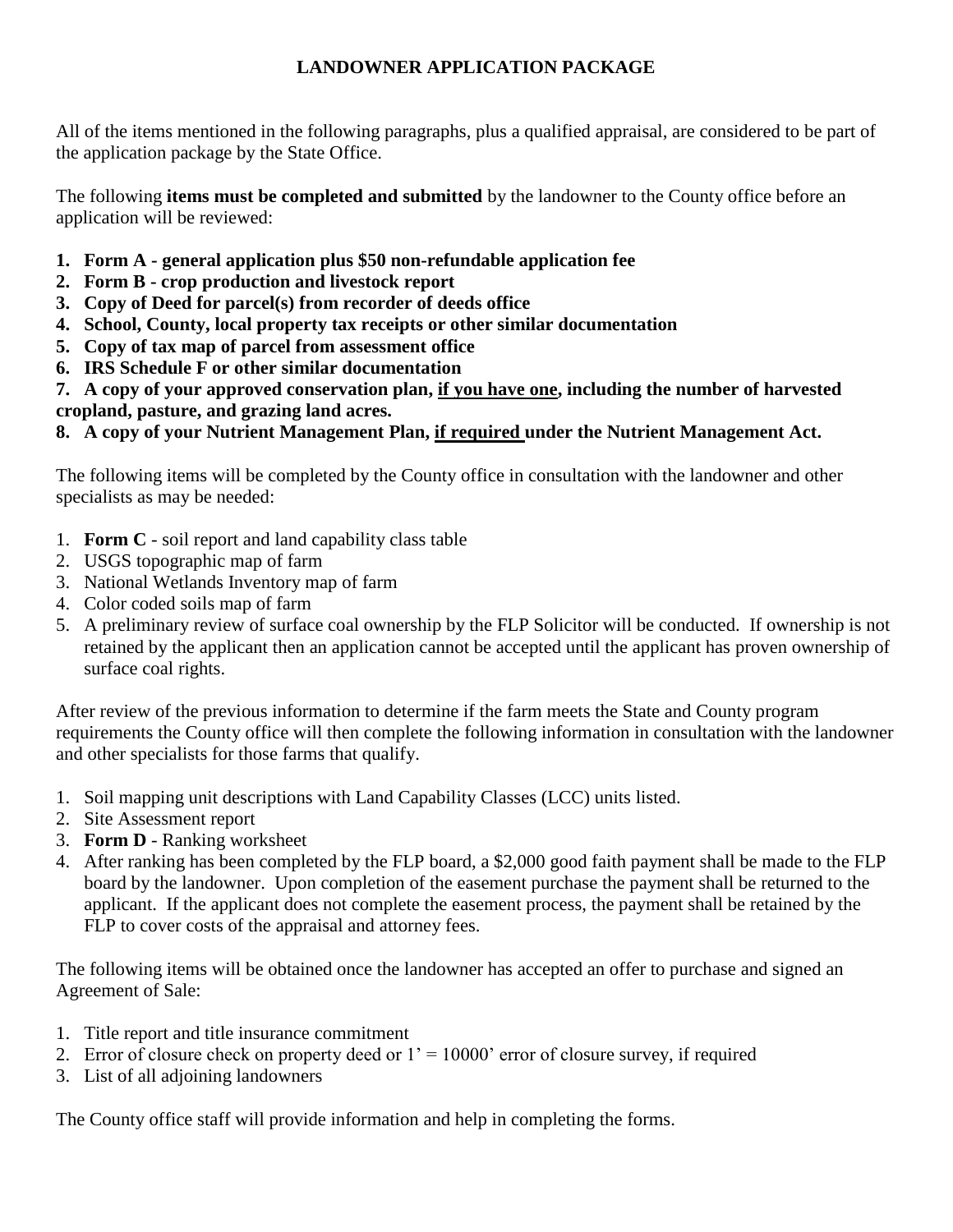### **GREENE COUNTY FARMLAND PRESERVATION PROGRAM**

### **APPLICATION FORM: FORM A**

| <b>General Information:</b> (please print) |        |                                   |         |                                                                                                                   |
|--------------------------------------------|--------|-----------------------------------|---------|-------------------------------------------------------------------------------------------------------------------|
|                                            |        |                                   |         |                                                                                                                   |
|                                            |        |                                   |         |                                                                                                                   |
|                                            |        |                                   |         |                                                                                                                   |
|                                            |        |                                   |         |                                                                                                                   |
| Address (Primary address to be used):      |        |                                   |         |                                                                                                                   |
| (street)                                   | (city) |                                   | (state) | (zip)                                                                                                             |
|                                            |        | (Include best time to be reached) |         |                                                                                                                   |
| above:<br><b>Farm Information:</b>         |        |                                   |         |                                                                                                                   |
|                                            |        |                                   |         |                                                                                                                   |
|                                            |        |                                   |         |                                                                                                                   |
|                                            |        |                                   |         |                                                                                                                   |
|                                            |        |                                   |         |                                                                                                                   |
| Deed Reference:                            |        |                                   |         |                                                                                                                   |
|                                            |        |                                   |         |                                                                                                                   |
|                                            |        |                                   |         | Date Conservation Plan was approved and/or updated by the Conservation District _____________________________     |
|                                            |        |                                   |         | Soil Conservation practices currently in use https://www.assett.com/www.assett.com/www.assett.com/www.assett.com/ |
|                                            |        |                                   |         |                                                                                                                   |
|                                            |        |                                   |         |                                                                                                                   |

i<br>L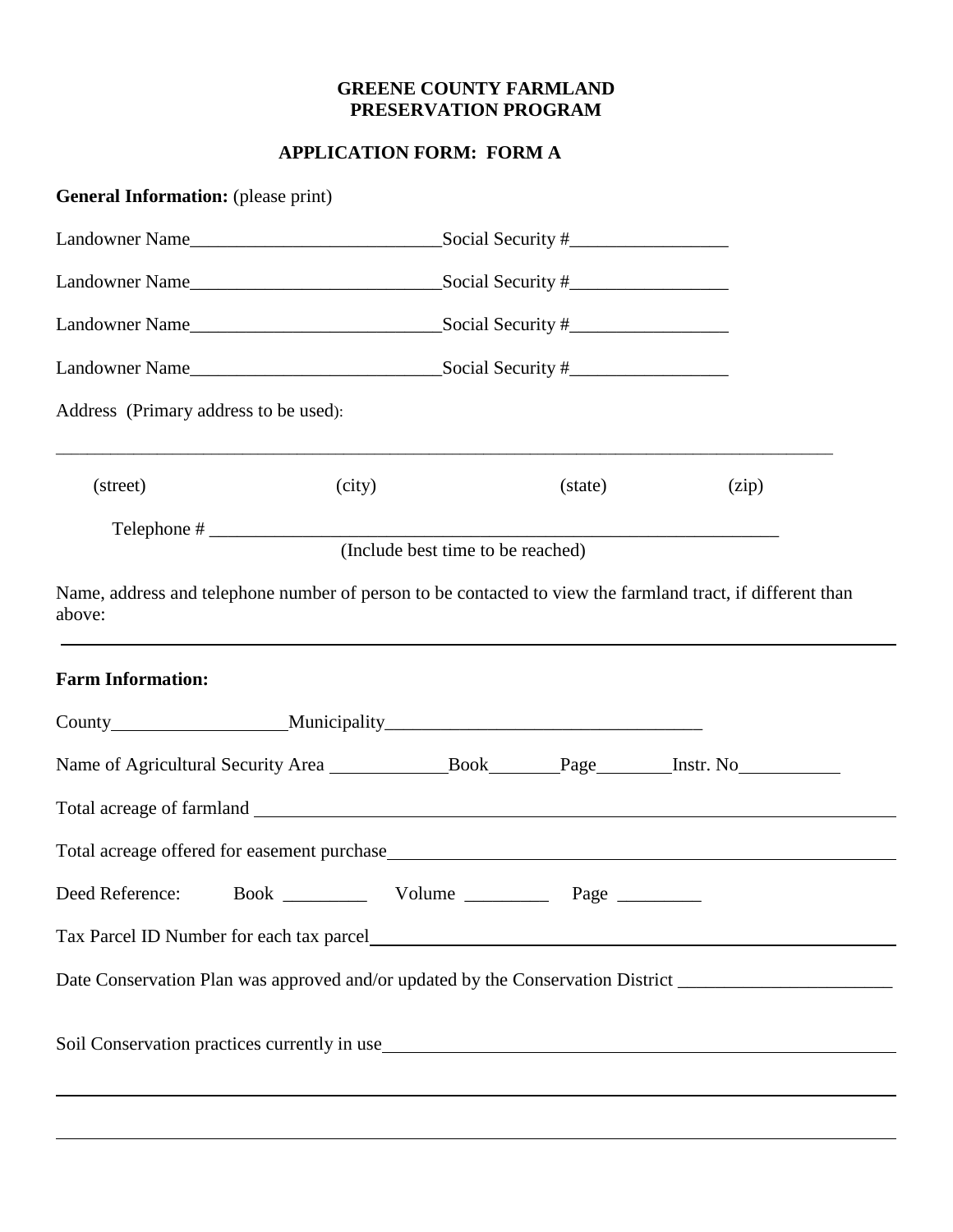### **Farm Information:** (continued)

Directions to the farmland tract (starting from the nearest state route or main road) \_\_\_\_\_\_\_\_\_\_\_\_\_\_\_\_\_\_\_\_\_\_\_\_

Liens and Mineral Rights:

Please list all mortgage holders, lien holders, and/or owners of rights in surface/deep mined coal for the farmland tract:

Name or names of the owners of the mineral rights. Once an application and fee is received by staff the Farmland Preservation Board Solicitor will conduct a preliminary review of surface coal ownership. If the solicitor deems that the surface coal rights are retained by the applicant then an application can be accepted for ranking. If the coal rights are not retained the applicant, the applicant is responsible to obtain the ownership prior to continuing the application process and ranking will not take place until the ownership has been obtained.

Crop/Livestock Reports:

Applicant is required to complete a crop/livestock report (Attached Form B) for the farmland tract as part of the application.

#### **Signatures:**

I/We hereby give our approval and consent to the validity of information contained within this application package.

I/We hereby authorize the Conservation Plan preparer to release copies of the Conservation Plan and Nutrient Management Plan (Act 38, if applicable), to the County Agricultural Land Preservation Board and the Bureau of Farmland Preservation as required under Act 43 criteria for easement purchase.

| Signed | Date |
|--------|------|
| Signed | Date |
| Signed | Date |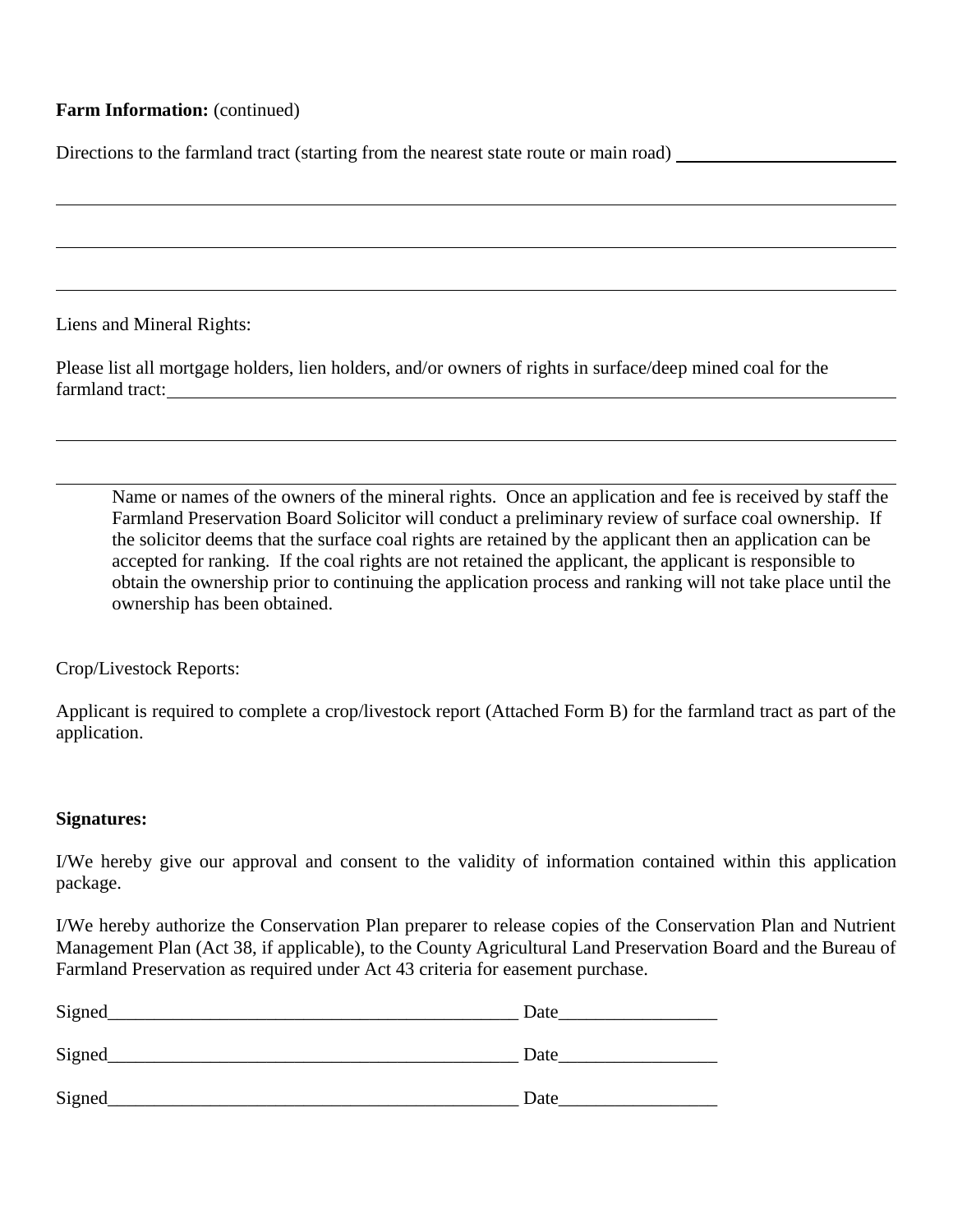# **GREENE COUNTY FARMLAND PRESERVATION PROGRAM**

**APPLICATION FORM: FORM B** - Crop Production/Livestock Report

| Name: | Township |
|-------|----------|
|       |          |

Total Acres: Acres Offered: \_\_\_\_\_\_\_\_\_\_\_\_\_\_\_\_\_\_\_\_\_\_\_

### **CROP REPORT 20\_\_\_**

| Crop                 | Acres | Yield | <b>Average County Yield</b> |  |  |  |  |
|----------------------|-------|-------|-----------------------------|--|--|--|--|
|                      |       |       |                             |  |  |  |  |
|                      |       |       |                             |  |  |  |  |
|                      |       |       |                             |  |  |  |  |
|                      |       |       |                             |  |  |  |  |
| Total Crop Receipts: |       |       |                             |  |  |  |  |

### **LIVESTOCK REPORT 20\_\_\_**

| <b>Type</b>                      | Number | Products Sold | Receipts |  |  |  |  |
|----------------------------------|--------|---------------|----------|--|--|--|--|
|                                  |        |               |          |  |  |  |  |
|                                  |        |               |          |  |  |  |  |
|                                  |        |               |          |  |  |  |  |
|                                  |        |               |          |  |  |  |  |
| <b>Total Livestock Receipts:</b> |        |               |          |  |  |  |  |

#### **RECEIPTS - ADDITIONAL SOURCES**

| Source                     | Receipts |  |  |  |  |  |  |
|----------------------------|----------|--|--|--|--|--|--|
|                            |          |  |  |  |  |  |  |
|                            |          |  |  |  |  |  |  |
| Total Additional Receipts: |          |  |  |  |  |  |  |

**Receipts for Parcel:**

**\$**

**Receipts for Entire Operation:**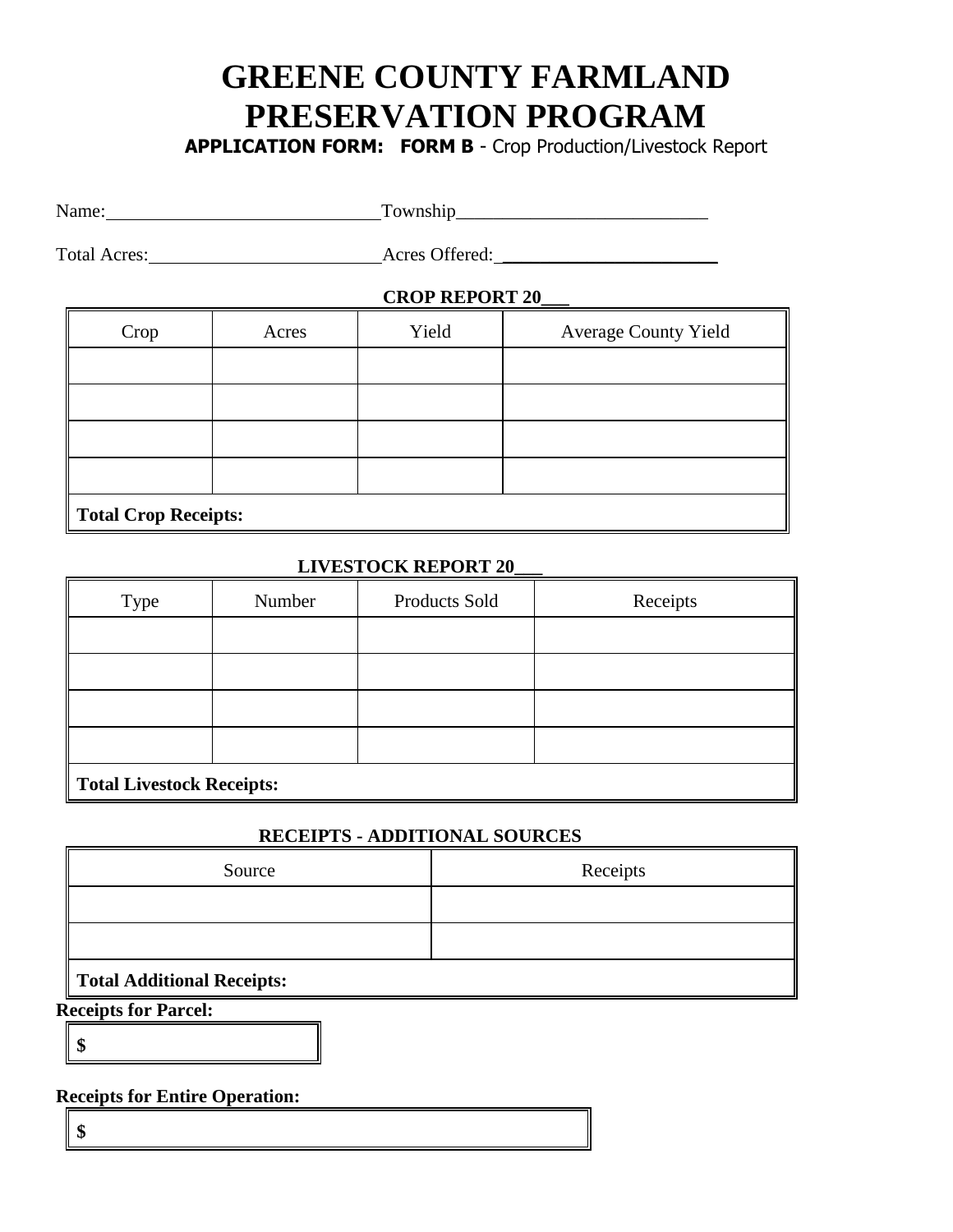# **GREENE COUNTY FARMLAND PRESERVATION PROGRAM APPLICATION FORM: Form C SOILS REPORT**

# FARM/NAME: \_\_\_\_\_\_\_\_\_\_\_\_\_\_\_\_\_\_\_\_\_\_\_\_\_\_\_\_\_ TOWNSHIP\_\_\_\_\_\_\_\_\_\_\_\_\_\_\_\_\_\_\_\_\_\_\_

Total Acres: \_\_\_\_\_\_\_\_\_\_\_\_\_\_\_\_\_\_\_\_\_\_\_\_\_\_ Acres Offered:\_\_\_\_\_\_\_\_\_\_\_\_\_\_\_\_\_\_\_\_\_\_\_\_\_\_\_\_

**Capability Classes I-IV**

| <b>Capability Class</b> | <b>Cropland Acres</b> | <b>Pasture Acres</b> | <b>Other</b> | <b>Total</b> |
|-------------------------|-----------------------|----------------------|--------------|--------------|
|                         |                       |                      |              |              |
|                         |                       |                      |              |              |
| Ш                       |                       |                      |              |              |
|                         |                       |                      |              |              |
| <b>Sub-Total I-IV</b>   |                       |                      |              |              |

## **Capability Classes V-VIII**

| <b>Capability Class</b> | <b>Cropland Acres</b> | <b>Pasture Acres</b> | <b>Other</b> | <b>Total</b> |
|-------------------------|-----------------------|----------------------|--------------|--------------|
|                         |                       |                      |              |              |
|                         |                       |                      |              |              |
| VII                     |                       |                      |              |              |
| VIII - water            |                       |                      |              |              |
| <b>Sub-Total V-VIII</b> |                       |                      |              |              |

| 'otal |
|-------|
|-------|

| <b>Capability Class</b> | <b>Cropland Acres</b> | <b>Pasture Acres</b> | Other | <b>Total</b> |
|-------------------------|-----------------------|----------------------|-------|--------------|
| $I-IV$                  |                       |                      |       |              |
| V-VII                   |                       |                      |       |              |
| <b>Total</b>            |                       |                      |       |              |